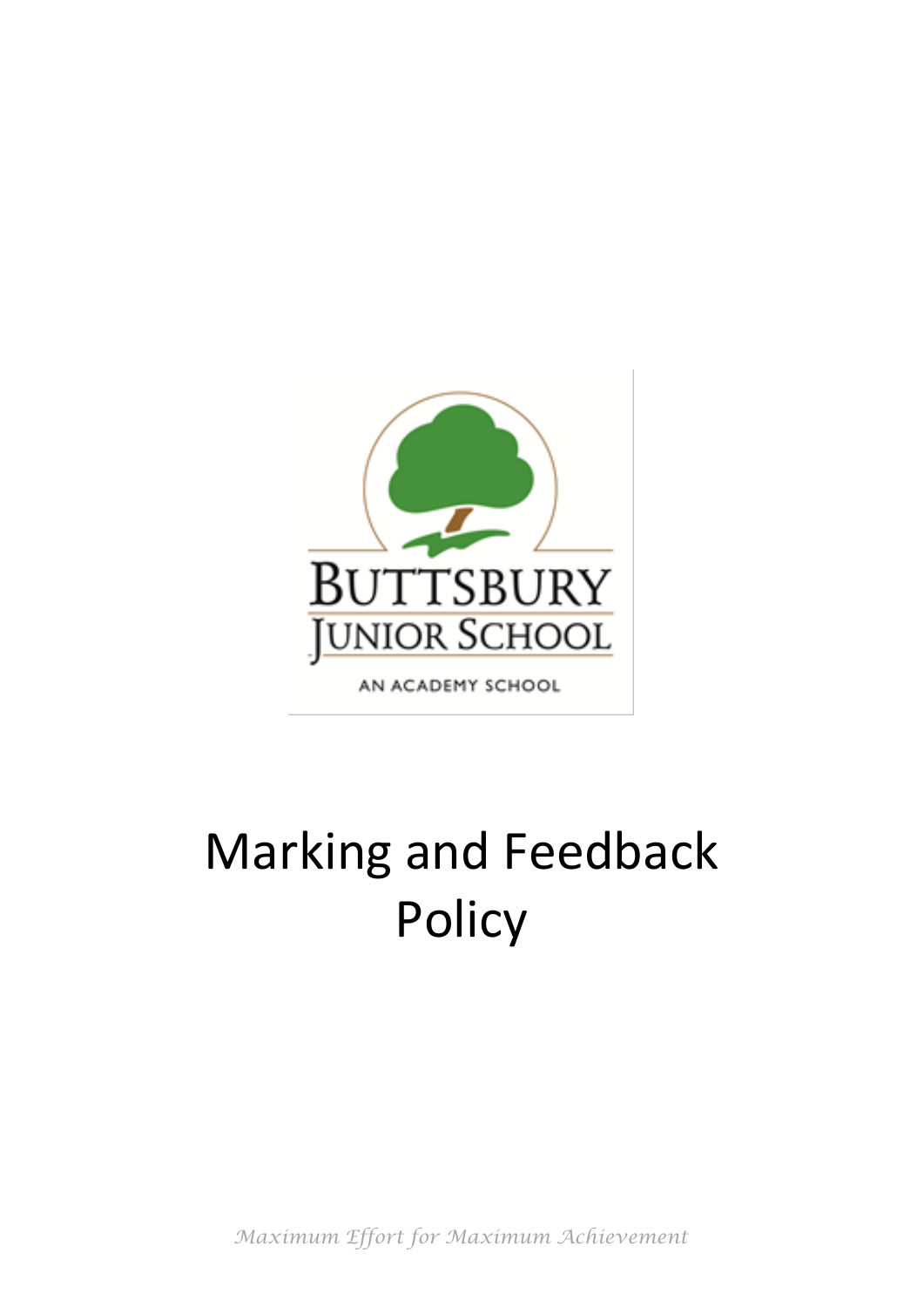

# **Rationale**

At Buttsbury Junior School the Marking and Feedback Policy is a working document which generates and informs good practice throughout the whole school.

Marking is an essential part of planning, assessment, teaching and learning. We believe it should provide constructive feedback to every child, focusing on success and improvement needs against the learning objective and the success criteria. This will enable children to become reflective learners and help them close the gap between current and potential performance. As a whole school it helps to promote positive attitudes and behaviour, leading to an improvement in standards.

# **Aims**

Marking and Feedback should:

- Give children specific time to read, reflect and respond to marking and their learning.
- Show children that their work is valued and encourage them to do the same, by giving recognition and appropriate praise for achievement, presentation and effort, thus promoting positive attitudes and self-esteem.
- Involve children in their own learning, developing self-assessment, whereby they recognise their difficulties and are encouraged to accept guidance from teachers and support staff.
- Offer children specific information on the extent to which they have met the learning objective (Can I…?), the success criteria and/or the individual targets set for them using a 'WWW' (What Went Well) statement in purple pen.
- Provide constructive comments which give clear strategies for improvement e.g. an 'EBI' (Even Better If) statement in red pen with a clear task for the child to complete in that piece of work (where appropriate, please see Literacy and Foundation marking below) using a green pen. The teacher acknowledges the child's response in purple pen and initials the response.
- At the end of maths lessons, the teacher will display three 'Now Try This' (NTT) questions to challenge the child to develop their reasoning and problem solving skills. Using AfL from the lesson, the teacher will instruct children on which NTT to complete, in green pen, in their book. The child completes in green pen. The teacher responds in purple pen and initials the response. Teachers may also use 'Let's Talk Together (LTT) if they feel the child needs further support. This depth of marking is expected at least three times a week.
- Gauge the children's understanding, correcting errors and clear up misunderstandings.
- Include the use of a consistent marking code throughout the school.
- Encourage and teach children to self-mark/assess and peer assess where possible.
- Identify pupils who need additional support/more challenging work and the nature of the support/challenge that is required.
- Be manageable.
- Provide on-going assessment that should inform future lesson planning and inform individual tracking of progress.
- Involve all adults working within the classroom.

#### **Strategies**

The process of marking and offering feedback should be a positive one, with pride of place given to recognition of the efforts made by the child.

- In all lessons across the curriculum, a clear and specific Learning Objective (Can I …?) and the Success Criteria (Challenge 1, 2 and 3) will be explained and discussed with the children. They will be clearly visible to the children throughout the lesson on a section of whiteboard at the front of the class room. The learning objective will be written in the children's books to form the title of their work and will be clear and concise.
- The marking should always be in accordance with the learning objective, success criteria and any individual learning targets where appropriate.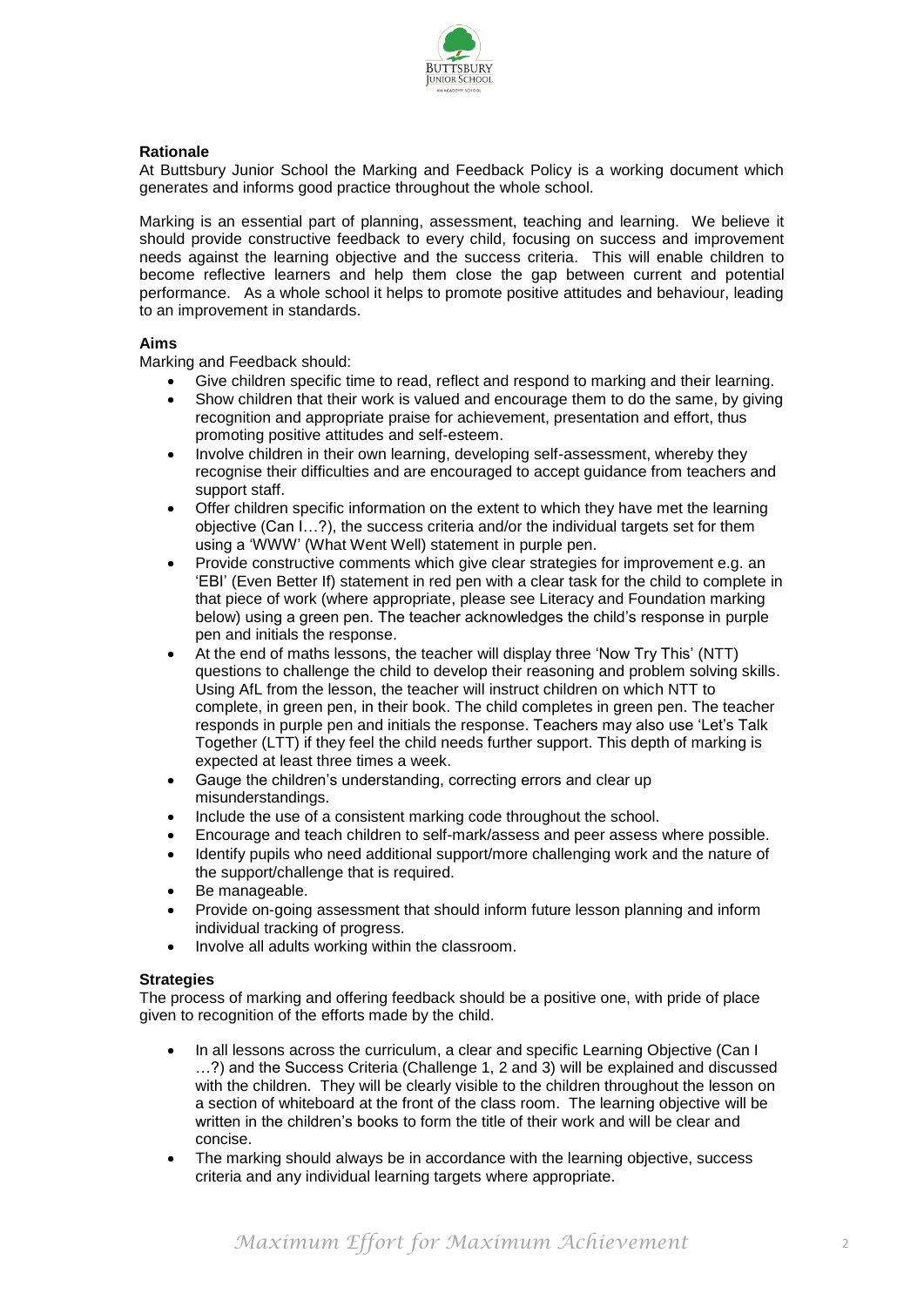

- Children should be given time at the beginning of each lesson to read and respond to their teacher's marking and comments and complete any additional EBIs or NTTs. The teacher may need at this point to model or explain a teaching point etc.
- When a spelling mistake is picked up the word/s will be underlined and 'SP' written in the margin. Generally only high frequency words and technical vocabulary should be underlined. Up to 3 spelling mistakes will be chosen by the teacher from the piece of work and 'SP' written at the bottom for the child to use a dictionary and correct the spelling by this indicator. However, if the pupil is a highly accomplished speller more complex spellings will be picked up to allow progression.
- Marking and/or feedback may be oral and immediate through discussion with individuals, groups or a whole class this may be indicated by a single word in the margin from the teacher e.g. semi-colons.
- Comments will focus on only one key area for improvement at any one time.
- Written comments should be neat, joined and in line with the schools handwriting policy and written in purple for WWW and red for EBI. Children will use green at all times to peer mark and respond to comments. When peer marking, the child adds their own initials.
- The marking system should be constructive and formative. A useful formula is this 1) WWW (What Went Well) to give praise 2) EBI (Even Better If) to explain and provide a concrete suggestion for improvement, if appropriate, in that piece of work.
- Marking will normally be done in the lesson by teachers and TAs although this may not always be possible. Where this is not possible, it should be completed before the next lesson in that subject.
- Feedback may also be given by a teaching assistant, through peer review, through plenaries and in group sessions.
- Children's planning is a very important part of the writing process. Where a child is using a plan to inform their writing, the pupil must have feedback on their plan before they begin the task.
- If a child has demonstrated Mastery in their work the teacher will indicate this with a purple 'M'.
- Stickers, stamps and certificates may be used as part of the process where teachers consider them to be appropriate.
- Work in all pupils' books, in all subjects, must be acknowledged in some capacity as appropriate to the subject.
- Generally, however, work will be marked against the learning objective/success criteria. When a supply teacher marks pupils' work this marking policy should still be adhered to, however 'ST' (Supply Teacher) should be written at the end of the piece of work. Some marking will have detailed Assessment for Learning written feedback as recommended within this policy.

#### **Marking should be against the Learning Objective of the lesson**

- The Learning Objective must be developed through the planning, though sometimes it may need to be adapted during the lesson in line with good Assessment for Learning practice. Children may contribute to this process. All lessons should have:-
- The Learning Objective this should be concise and in the 'Can I' title that the children write in their book.
- Marking and feedback should therefore reflect upon how well the children have done in terms of achieving the success criteria in order to determine how effective their learning was.

#### **Assessment for Learning (AFL) Marking**

 In a lesson there should be a clear and specific learning objective, discussed before a task is started, so the children know what they need to do to succeed. At the end of the lesson, as part of the plenary children should evaluate their work using a smiley face system and indicate which challenge they feel they have achieved with a C1, C2 or C3.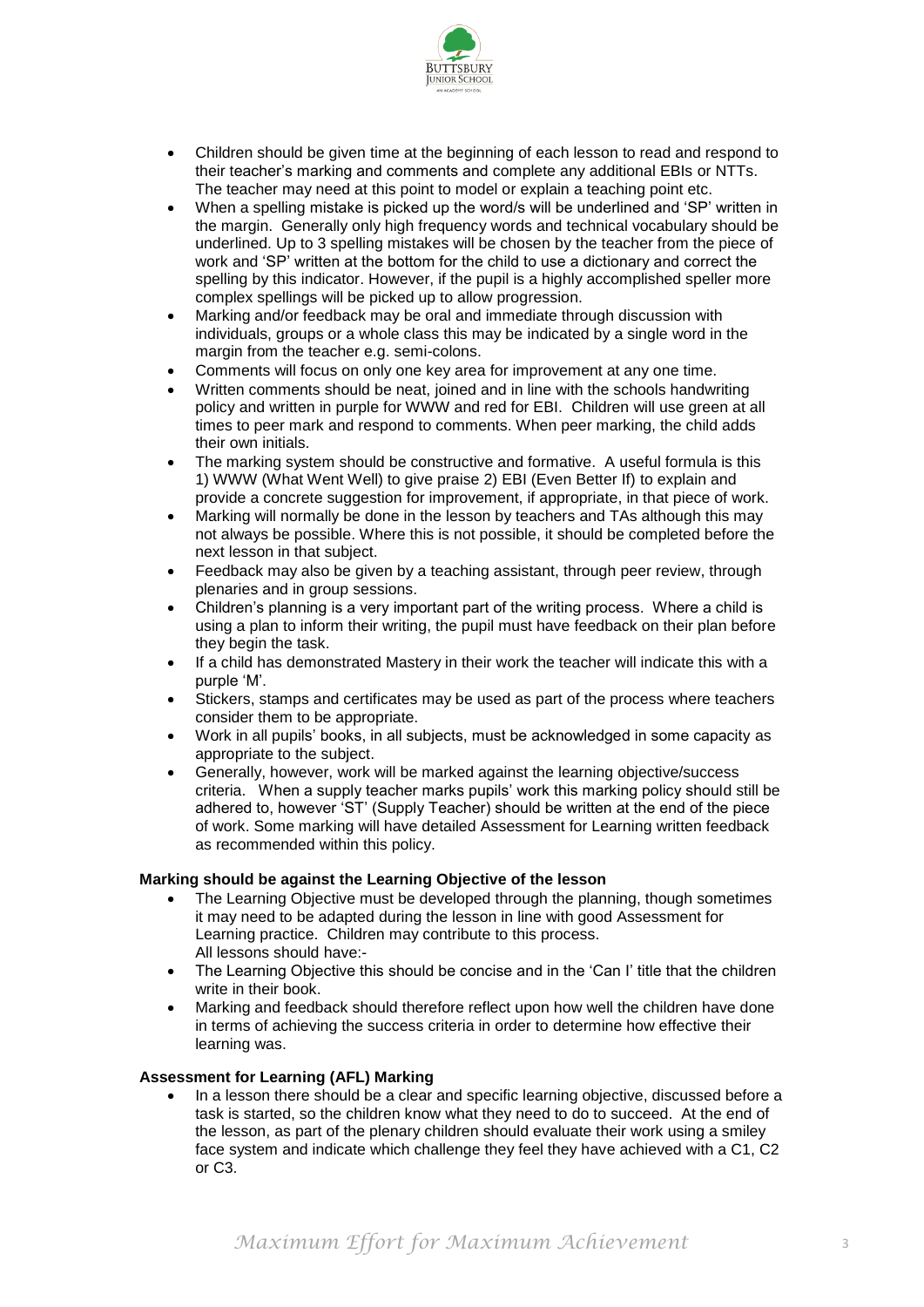

- When marking, the teacher will draw a smiley at the end of the piece of work against the Learning Objective: A happy smile if the pupil has achieved it, a flat smile if the child is nearly there and add an unhappy smile if the Learning Objective has not been achieved. Suggestions can be written, if necessary, for ones that are only partly or not achieved.
- Improvement (EBI) Prompts can be added to show children where they went wrong and how they can improve etc. These give a concrete example of what the suggestion for improvement might look like and ask the children to go back to their work and make improvements as suggested.

# **Specific Types of Marking to be used at Buttsbury Junior School**

#### **Literacy marking**

Each unit/text type in literacy should last 2 or 3 weeks. The type of marking will depend on the stage of the teaching process. At the beginning of the unit, an overall aim should be on the Working Wall using the phrasing 'By the end of this unit, we will be able to…'

#### Week 1:

There should be **1** quality marked piece of work, using WWW and EBI

The EBI given will be feature specific such as the use of adjectives or time conjunctions, depending on the text type. This will then become the child's target  $-$  a 'T' is written next to this to symbolise that it is a target. From that date until the end of the unit, children should be aware of, and respond to their target, throughout the lesson (where appropriate) and highlight in their writing where they have met this and add a 'T' next to it in the margin. Peer and selfassessment should be used on other days so even though we are not quality marking, there is still reflection on the piece of work. In these weeks there should be one peer assessment (book share one day then alternate on another day) and one self-assessment.

During lessons, teachers and support staff circulate the room and give improvement advise as appropriate. All other work will still be marked with a comment linked to the Can I. Work will also be marked throughout, such as using double ticks over good examples and picking out spellings.

#### Final week of unit:

Writing tasks will be marked using the live marking approach (with the exception of independent write). Teachers and TAs are to circulate the room during writing time and give children in the moment, verbal feedback. This is to be recorded in the margin with a single word/phrase using a purple pen e.g. Sentence starters or punctuation

Children are then to go back through their writing and edit this aspect using their green pen and then continue. The comment in the margin is then to be used by the child as a mini-target to move their writing on.

When marking at the end of the day, the teacher draws a smiley, straight or sad face at the end of the piece of work. If a sad face is drawn, the teacher makes sure they speak to the child the next day. Spellings are to be picked out as normal too.

For the children who the teacher and the TA did not manage to access during the lesson, they are to have an EBI of a single word/phrase in red e.g. sentence starters or punctuation.

On the independent piece of writing, the work will be marked throughout. The final comment will be a positive comment such as "Well done! I have really enjoyed reading your traditional tale and you tried hard to include many of the key features of the text type." No EBI is given on this piece. The independent write will be levelled against assessment sheets.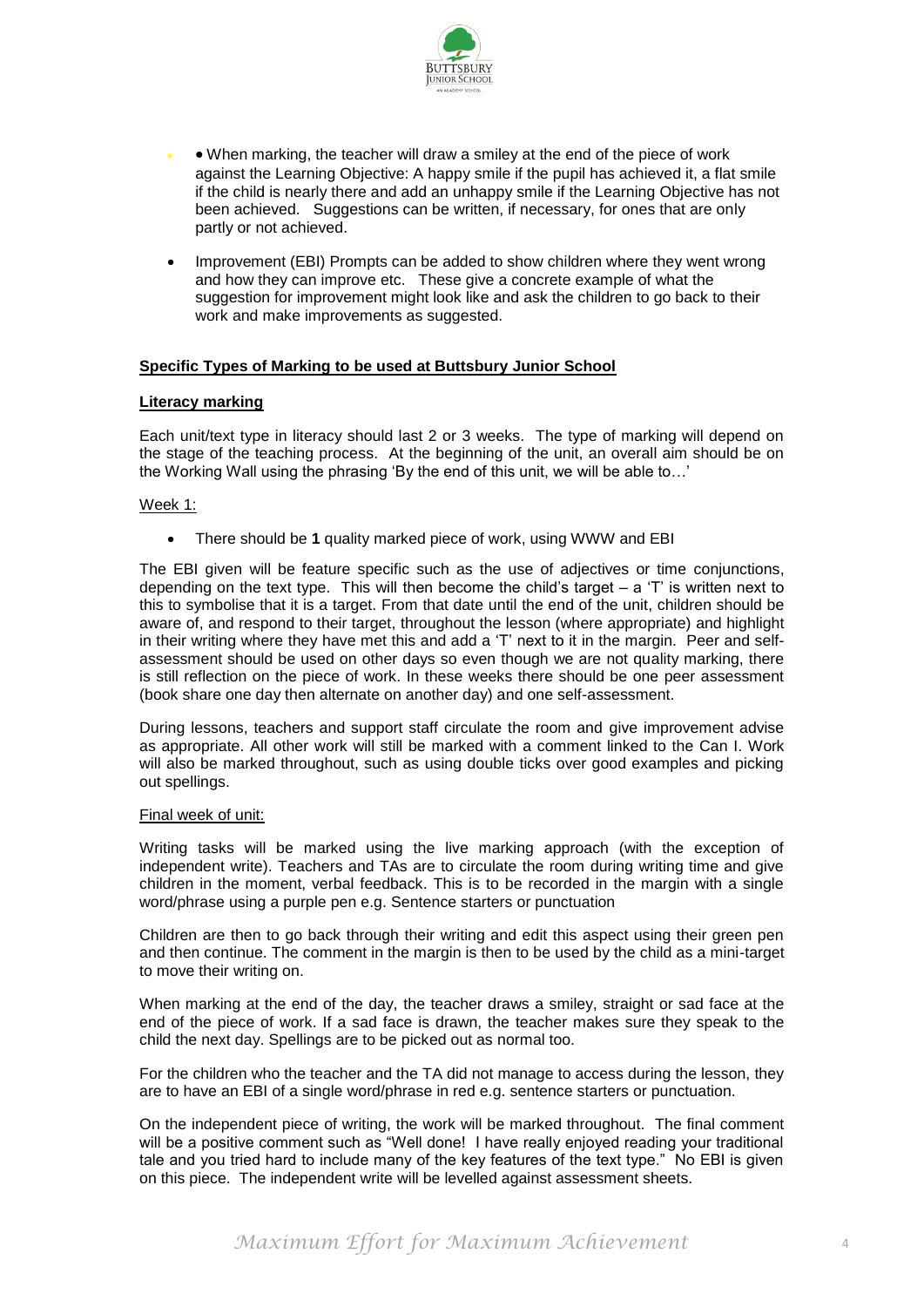

#### **Maths Marking**

Teachers and TAs are to circulate the room and mark as they go. During this time they can challenge or support children as required.

NTT should be completed 3 times a week. Three differentiated NTTs are to be displayed to children at the end of the lesson and children only need to write down which NTT they are completing e.g. NNT2, however, when shapes, tables or drawings are necessary, stickers may be used. Children complete the appropriate NTT as directed by the teacher based on their AfL whilst completing their live marking.

If a child has not understood the lesson and needs a recap it is acceptable to write LTT (Let's Talk Together) and have a small focus group. The focus group can be taken by the TA or teacher and books should be initialled and dated to show a discussion/repeated teach has taken place.

When the teacher marks the books after the session, they mark the Green pen work (no comment is needed unless they are wrong) and any un-marked questions. They then put a smiley, straight or sad face at the bottom. Spellings also need to marked as mentioned above.

A weekly skilled based target must be clearly displayed on the Working Wall (for example: To be able to use the grid method to multiply.) Can I statements will link to this target building over the week and be ticked in accordance to this policy.

If a child has met the target at the end of the week this should be shown, by the teacher on a Friday, with a circled T in the bottom corner of the page. If the child has not met the target, the teacher does not add a T. In addition to this children should annotate the Friday Can I with a T in a circle if they feel they have met the weekly target or a T in a circle with a cross through it if they do not believe their target has been met. The teacher should tick this if they agree with the child's self-assessment.

If the child has not met the skill based target the teacher will not put a T and a sticker should be hand written and used as a target in the back of their book.

An M in a circle should be added by the teacher if they feel a child has demonstrated a knowledge of Mastery within their work.

#### **Foundation marking (including Science)**

During lessons, teachers actively circulate, providing feedback as they go, and marking/discussing as they walk around. This may include reminders of Literacy targets, spellings and ensuring focus on the challenge. Again, if there are any common misconceptions a small group may be formed for additional support/intervention. Teachers are to smiley, straight or sad face the children's learning after the lesson unless there are errors which need addressing.

Over the course of a half term, the marking on foundation work (with the exception of Art Sketch Books) should include:

- 2 examples of self-marking by the child. With a teacher smiley against the Can I. If the teacher agrees with the child's EBI, they can add "I agree!"
- 2 examples of peer marking. Teacher can then add a smiley against the Can I. If the teacher agrees with the child's EBI, they can add "I agree!"
- 1 quality mark on the Cross Curricular Write. This is to be completed in the same way that writing is marked in the last week of an English unit. Teachers are to complete live marking, with verbal feedback and single word targets recorded in the margin. Similar to maths, three differentiated Bloom's questions are to be displayed at the end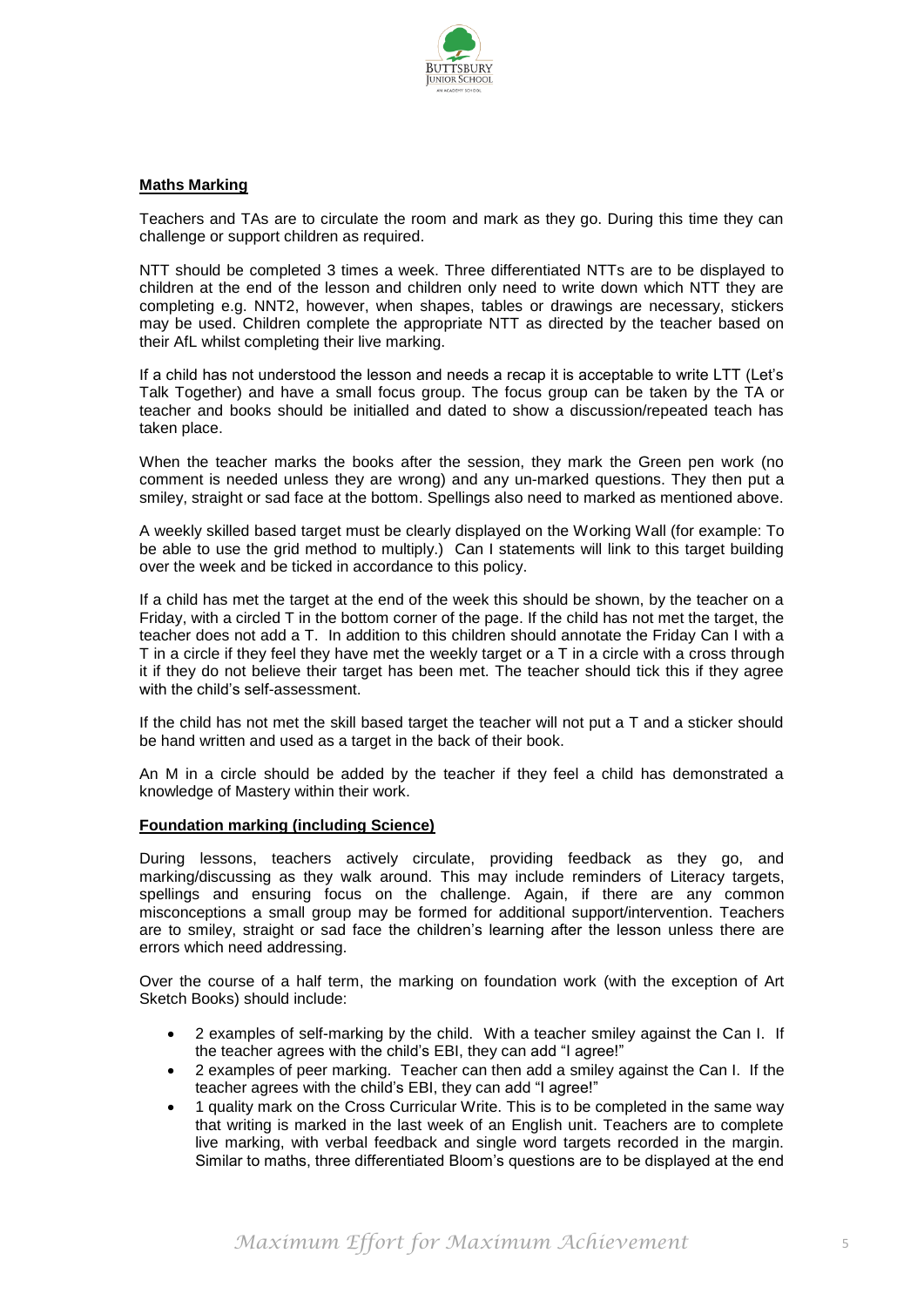

of the lesson and the teacher directs children to the appropriate challenge. Children are to complete this in green pen.

 Science books should have 2 quality marks – the second piece is selected at the discretion of the teacher but should reflect the level of input from the child e.g. completing a simple table is not appropriate but an investigation write-up could be.

When formulating written and verbal improvement comments, staff will use ideas from Bloom's Taxonomy. This helps them to think about the next step for the children e.g. if a child has written a knowledge based response, questions that relate to comprehension may help to extend their learning/understanding, however if a child has shown an analytical response in their work then a synthesis question may be appropriate. Year Group staff will plan the Bloom's questions prior to the lesson to further the children's learning.

In addition to this children should be encouraged to use their Literacy Target as much as possible within their Foundation Subject work (when appropriate) and highlight the target placing a 'T' in the margin each time they have demonstrated it.

Work will also be marked throughout, such as using double ticks over good examples and picking out spellings.

Art Sketch Books should be marked by the teacher with a positive comment written discreetly at the corner of the page. Marking should not be written across work and where a whole page has been used by the child marking should be completed on a post it note and stuck on the appropriate page.

# **Self-Marking and Feedback**

- When appropriate children should self-mark or peer mark to ensure they are involved in the marking process; this will be in green pen.
- On occasions children may be asked to write 'marking' comments on their own, or peers' work. Children should first write a positive comment (WWW) and then suggest a way to improve the piece (EBI), against the Learning Objective and the Success Criteria. Children should initial any comments written to demonstrate whether the work is self or peer marked. Children will need training in how to achieve this effectively, this will be built up gradually from Year 3.

#### *Homework should not be self-marked and positive comments must always be given by the teacher. Homework books should only be marked in purple pen.*

# **Policy Review**

Policy Date: Autumn 2020

Review Date: Autumn 2023